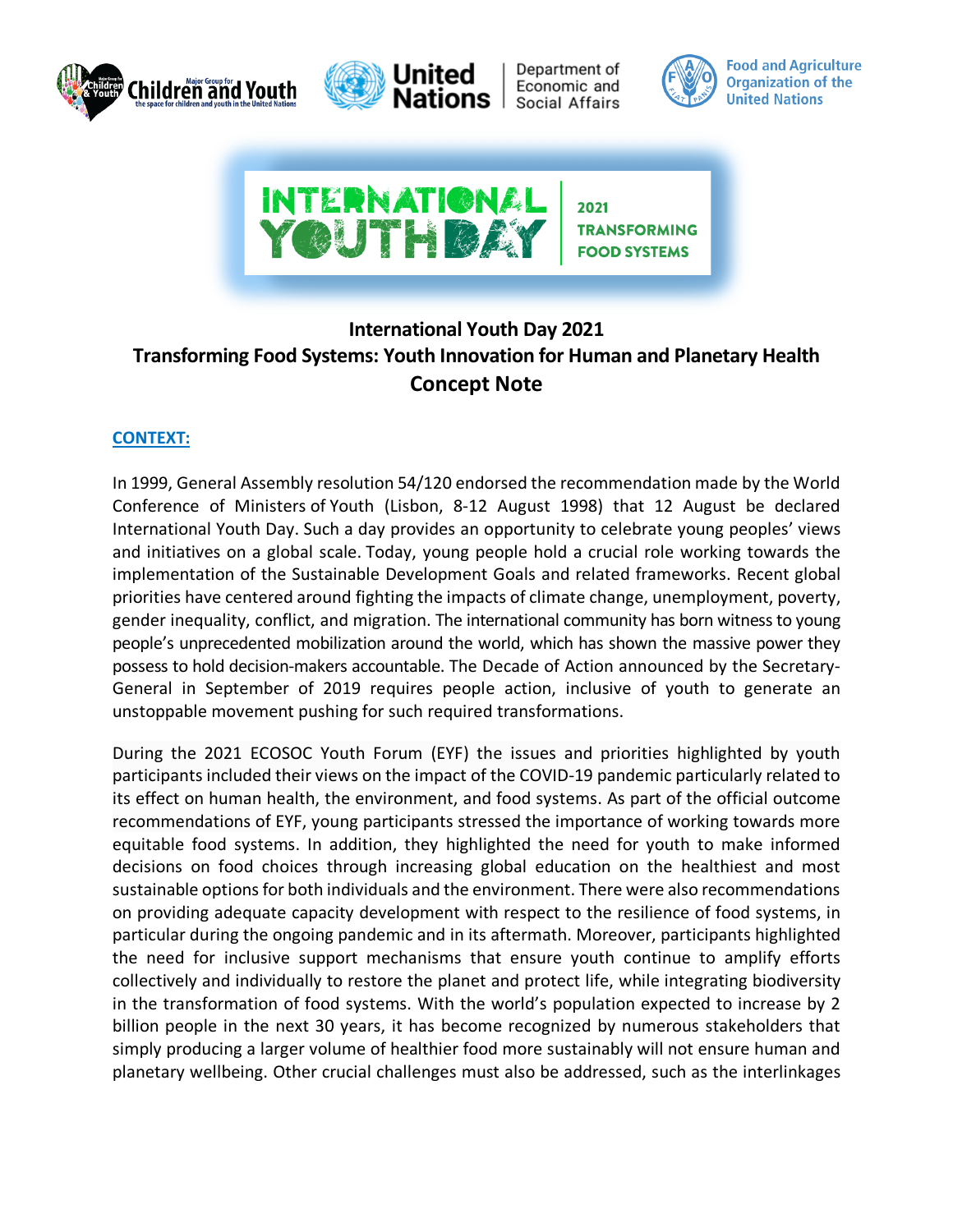



Department of Economic and Social Affairs



embodied by the 2030 Agenda including poverty reduction; social inclusion; health care; biodiversity conservation; and climate change mitigation.

Through youth education, engagement, innovation and entrepreneurial solutions, this year's International Youth Day aims to provide a platform for young people to continue the momentum from the ECOSOC Youth Forum in the lead up to the high-level Food Systems Summit. As part of the Decade of Action for delivery of the 2030 Agenda and under the leadership of the Secretary-General and Prime Minister of Italy a Pre-Summit will take place in July and lay the groundwork for the high-level Food Systems Summit to take place in September alongside the UN General Assembly which aims to highlight the urgency of transforming food systems, particularly in the wake of a global pandemic. In this context, this year's International Youth Day will center around the theme *Transforming Food Systems: Youth Innovation for Human and Planetary Health.*

## **THEMATIC BACKGROUND:**

Youth engagement is key to the transformation of food systems, and as such, has been incorporated into all Summit work streams and structures. The success of a such a global effort will not be achieved without the meaningful participation of young people. Consumption patterns that impact one's personal health and that of the planet are instilled early in life. Today, global agriculture is facing major challenges, including feeding a growing world population, the need to address rural poverty, and the management of ecosystem goods and services in light of global environmental changes, evident through climate change.

Food systems include not only the basic elements of how we get food from farms to the table, but also all of the processes and infrastructure involved in feeding a population, and the negative externalities that can be generated during the process, such as air and ocean pollution as well as desertification. Population health is also key in addressing food systems challenges, especially as nutrition-related chronic diseases such as obesity, diabetes, cardiovascular disease, and some forms of cancer are major contributors to the global burden of disease.

There is also the risk of zoonotic diseases that can result from unsustainable farming practices and the climate crisis. This has been even more evident during the pandemic that has highlighted those with such chronic diseases are at a higher risk for negative outcomes from COVID-19. Furthermore, the number of people affected by hunger and malnutrition has increased despite the objective of achieving zero hunger which also must be addressed within this context. In addition, hunger drives forced displacement and conversely forced displacement can have a devastating impact on agricultural production.

Youth have stressed that concrete actions, are needed, particularly with regard to the work done around fisheries and aquaculture, as well as the key role of youth employment and entrepreneurship in small-scale farms and in rural areas. Today, COVID-19 is adding to the strains on our food systems, disrupting markets and supply chains for small-scale farmers around the world,